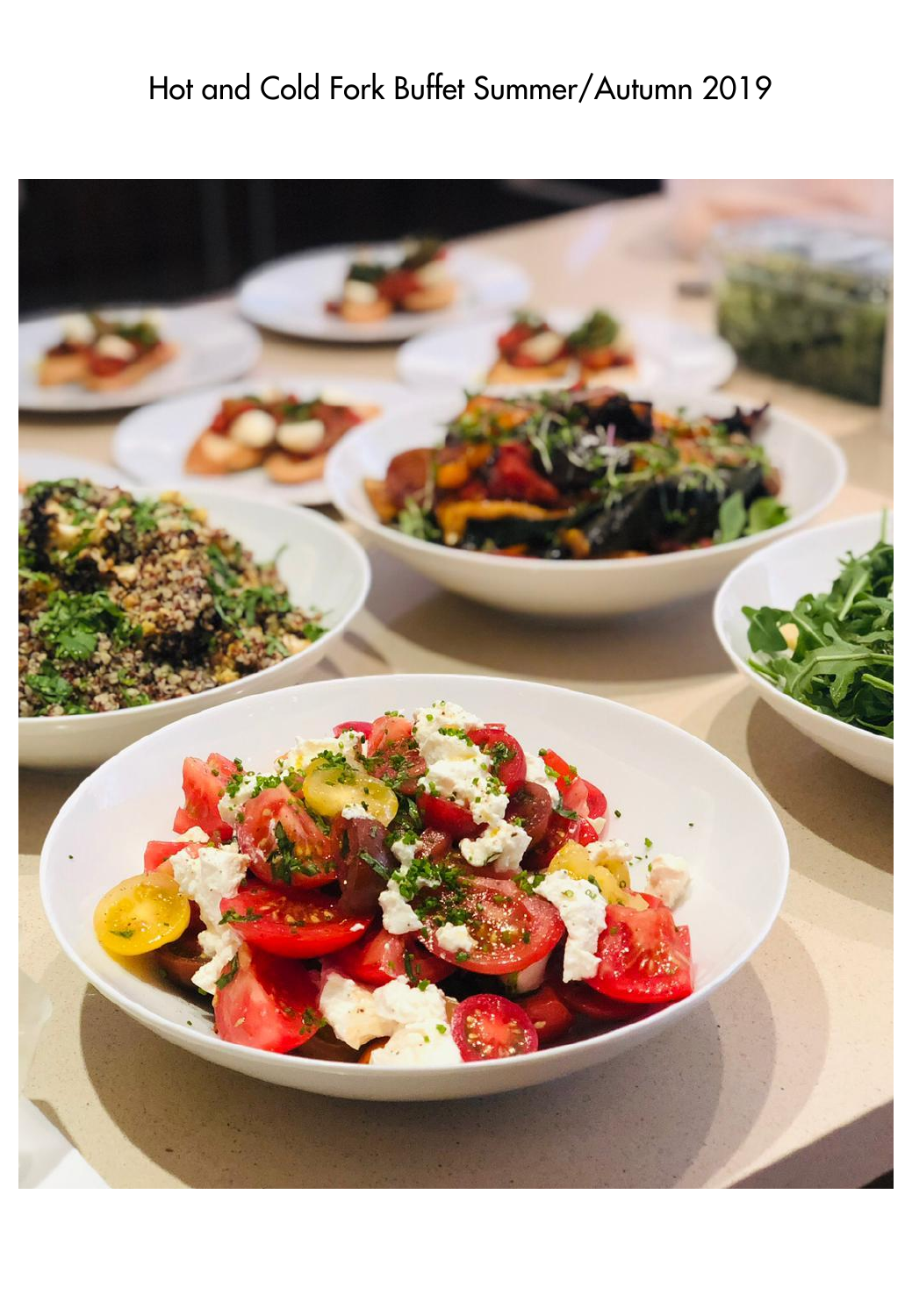## Hot Fork Buffet Menu 1

#### Chipotle and Thyme Chicken

Chicken breast marinated in lemon, olive oil and fresh thyme with roasted chipotle chillies

#### Risotto Tomatoes (V)

Beef tomato filled with classic risotto. Flavoured with wine, fresh herbs and parmesan (V)

#### Honey Mustard Potatoes (V)

Baby potato in Dijon and wholegrain mustard with a hint of honey finished with fresh parsley

### Tomato and Feta Salad (V)

Mixed baby tomato, red onion, feta, mint with a lemon and rapeseed dressing

Bread and Butter Selection

## To Finish

#### Summer Berry Mess

Mixed summer berries with crushed meringue, cream and berry compote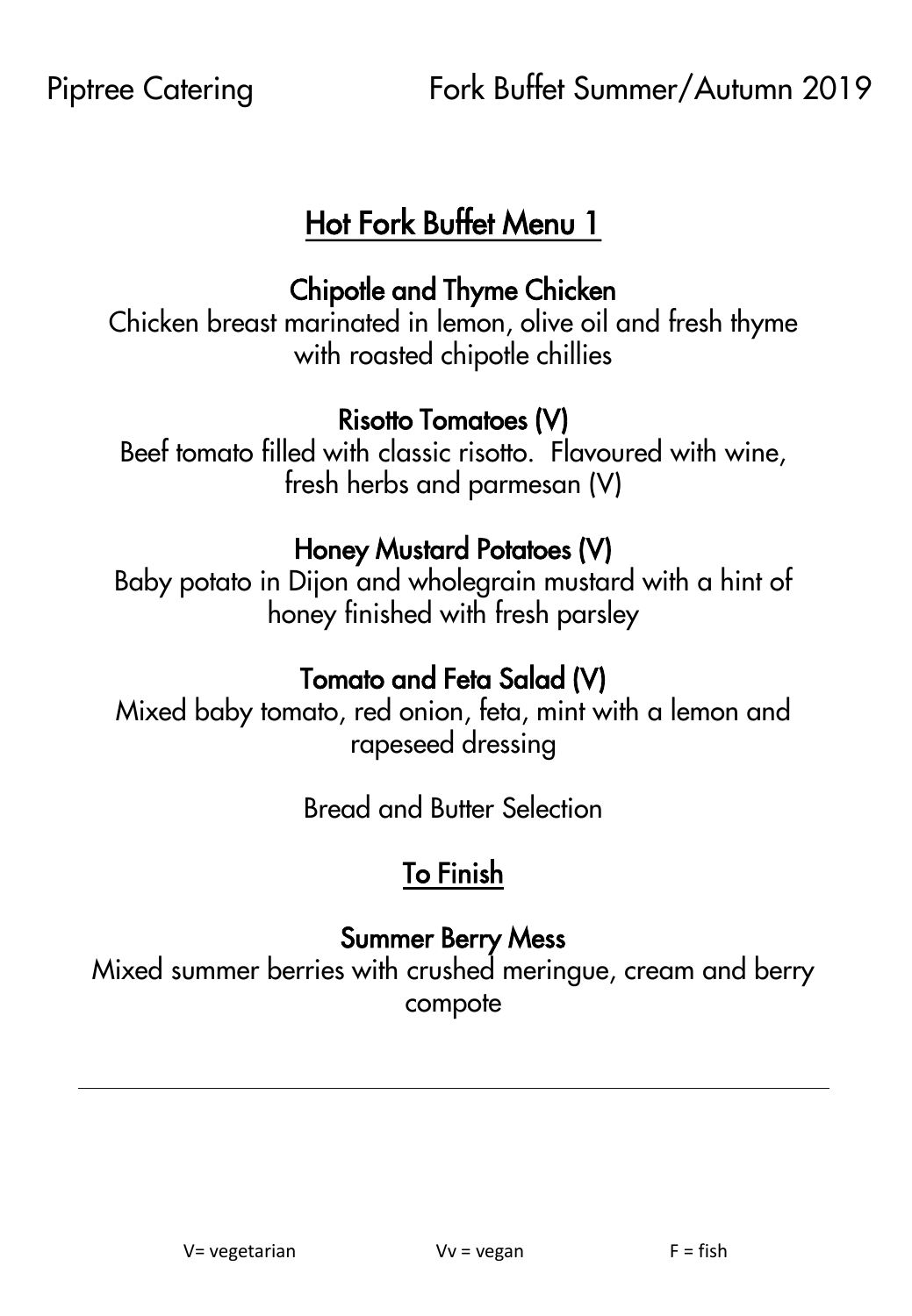## Hot Fork Buffet Menu 2

#### Chicken Cacciatore

Chicken breast, olives, chicken stock, crushed tomatoes and white wine make for a deep flavoured Italian classic

#### Spinach, Rocket And Ricotta Cannelloni (V)

Cannelloni pasta filled with creamed spinach, rocket and ricotta cheese and parmesan topped with mozzarella

### Farfalle Pasta Salad

Farfalle pasta with roasted Mediterranean vegetables and pine nuts

#### Caeser Salad

Kos lettuce, sundried tomatoes, herb croutons with classic Caeser dressing

Bread and Butter Selection

## To Finish

#### Panna Cotta Pie

Vanilla panna cotta with seasonal berry compote and fresh seasonal berries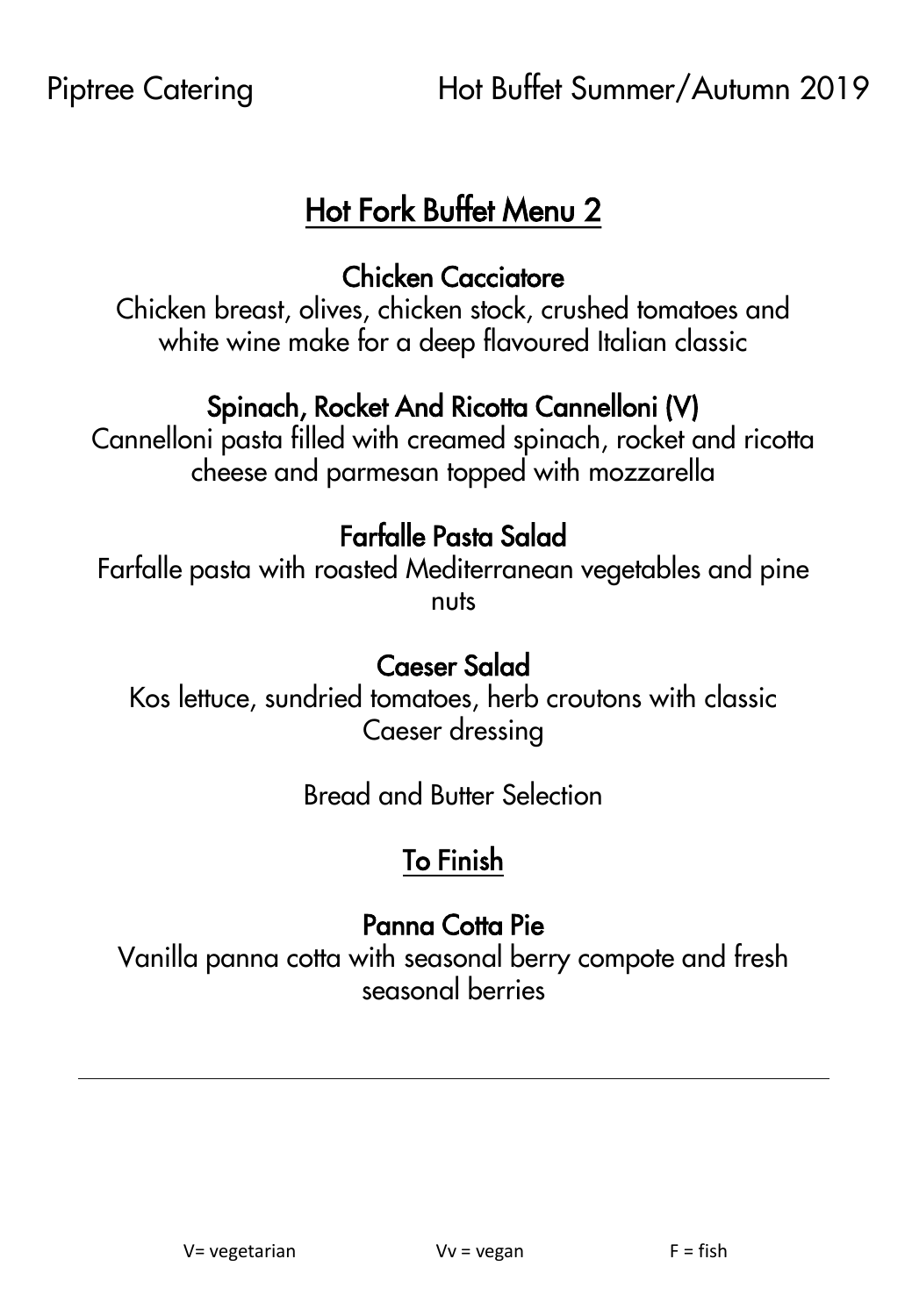## Hot Fork Buffet Menu 3

#### Atlantic Fish Cake (F)

Cod, salmon and smoked haddock with potato in panko bread crumbs

#### Ras El Hanout Chicken

Breast of chicken in a traditional Moroccan spice blend

#### Potato Gratin (V)

Thinly sliced potato with cream, garlic, thyme and Parmigiano-Reggiano

#### Seasonal Vegetables (V)

Buttered carrots and tender stem broccoli (please confirm vegetables at time of ordering)

Bread and Butter Selection (V)

## To Finish

#### Summer Berry Mess

Mixed summer berries with crushed meringue, cream and berry compote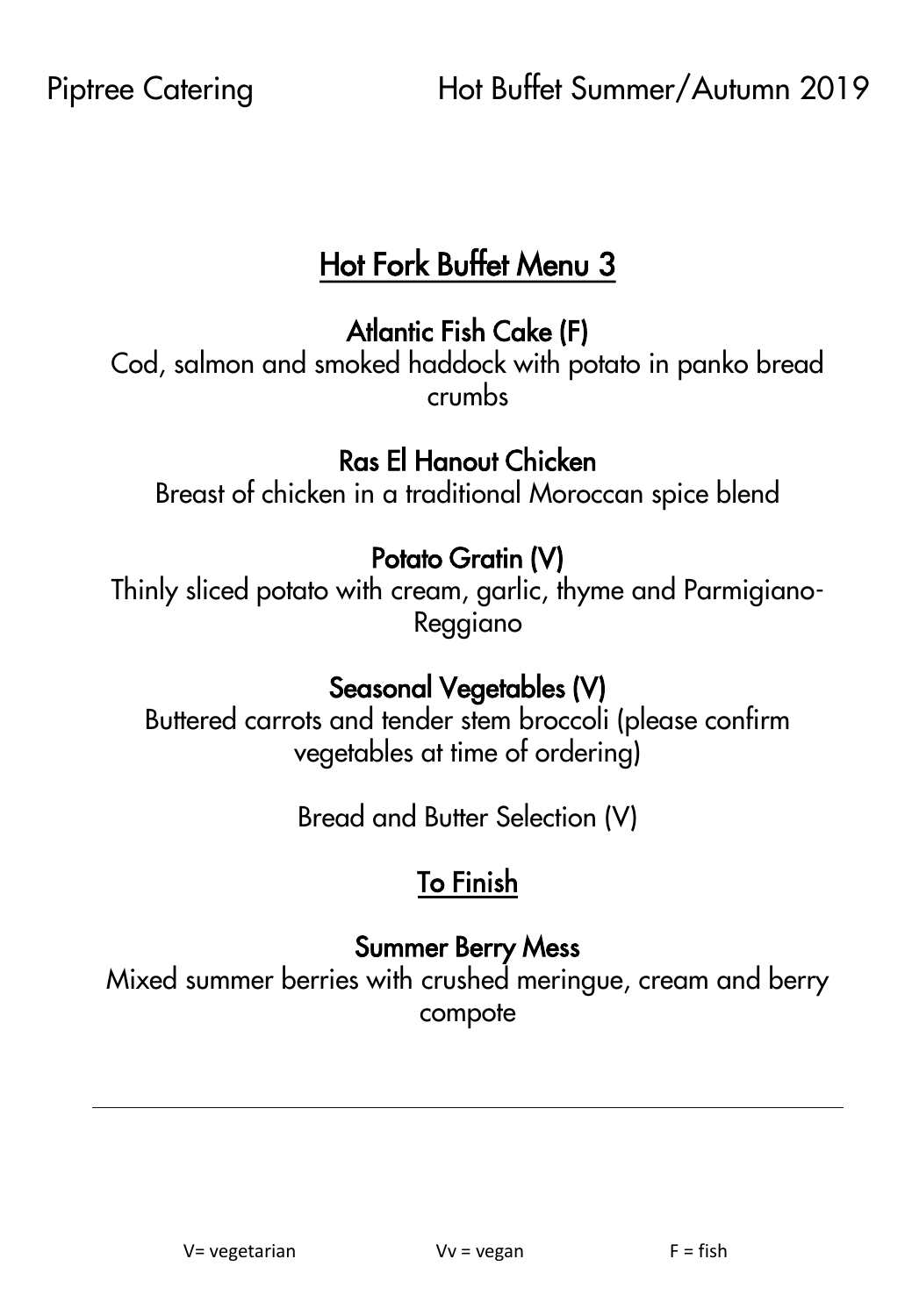#### Hot Buffet Menu 4

Thai Green Chicken Curry

Our signature dish. Traditional Thai green curry with chicken, pea aubergine and kaffir lime leaf

#### Squash and Green Bean Yellow Curry (V)

Squash, green beans and peppers in a yellow curry sauce with Thai basil

#### Asian Coleslaw (Vv)

Shredded white cabbage, carrot and spring onion in a sesame and honey dressing

Vegetable Spring Rolls With Sweet Chilli Sauce (Vv)

Basmati Rice (Vv)

Bread and Butter Selection (V)

## To Finish

#### Fig And Honey Cheesecake

Vanilla cheesecake with fresh fig, honey and coconut shavings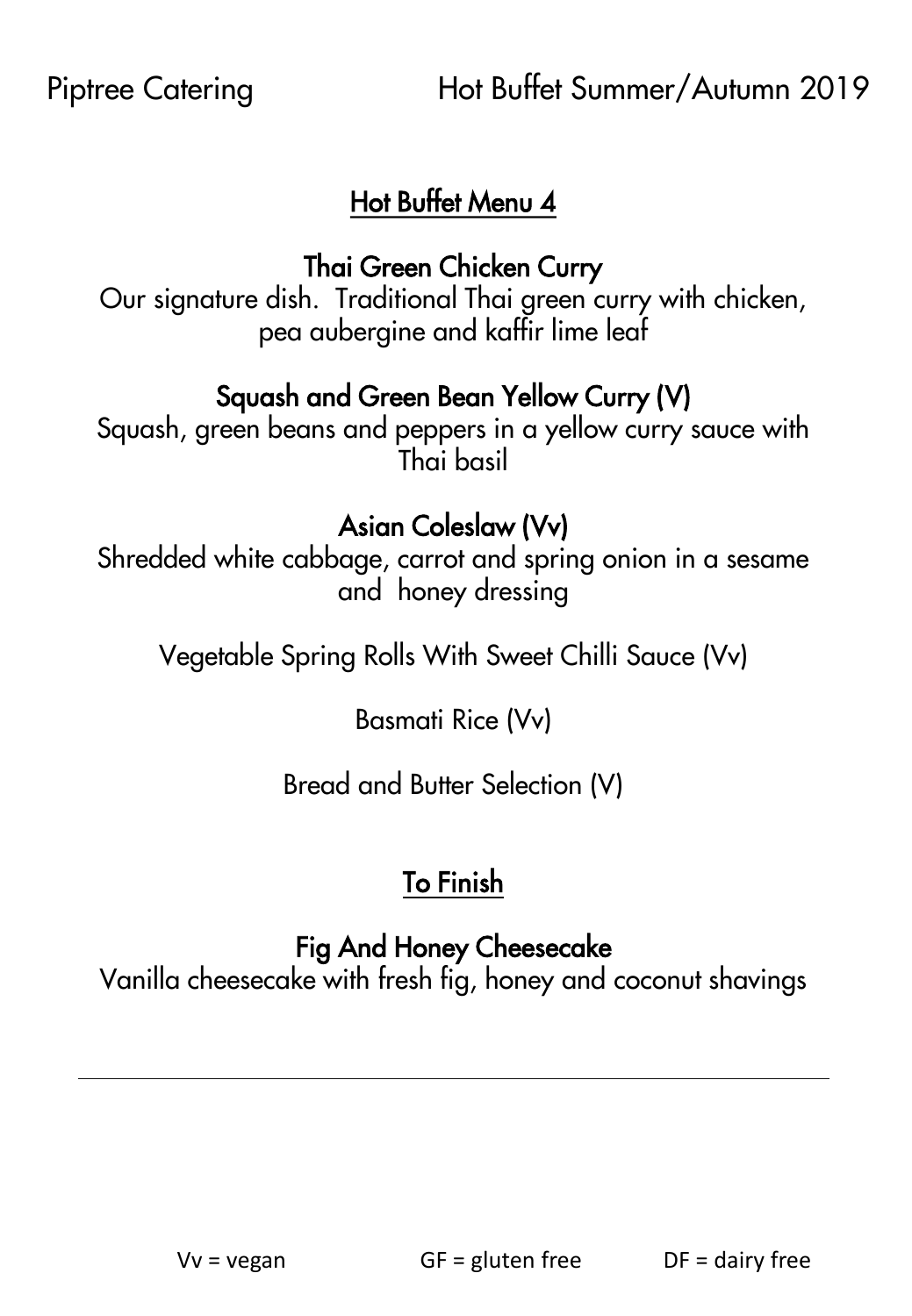## Cold Fork Buffet Menu 1

#### Honey Wiltshire Ham

Thick sliced Wiltshire ham with a honey and mustard dressing

or

#### Mustard Roast Topside of Beef

Roast topside of beef in an English mustard crust (pre sliced)

#### Asparagus and Spring Onion Tart (V)

Shortcrust pastry tart filled with cheddar cheese, spring onion and asparagus

#### Potato and Chive Salad

Chive and thyme give this classic a floral note finished with a mustard and mayonnaise dressing (V)

### Green Bean and Feta Salad

Green beans and feta cheese with sesame seed and balsamic reduction (V)

## To Finish

## Classic Lemon Tart

Baked lemon egg custard tart with summer berry compote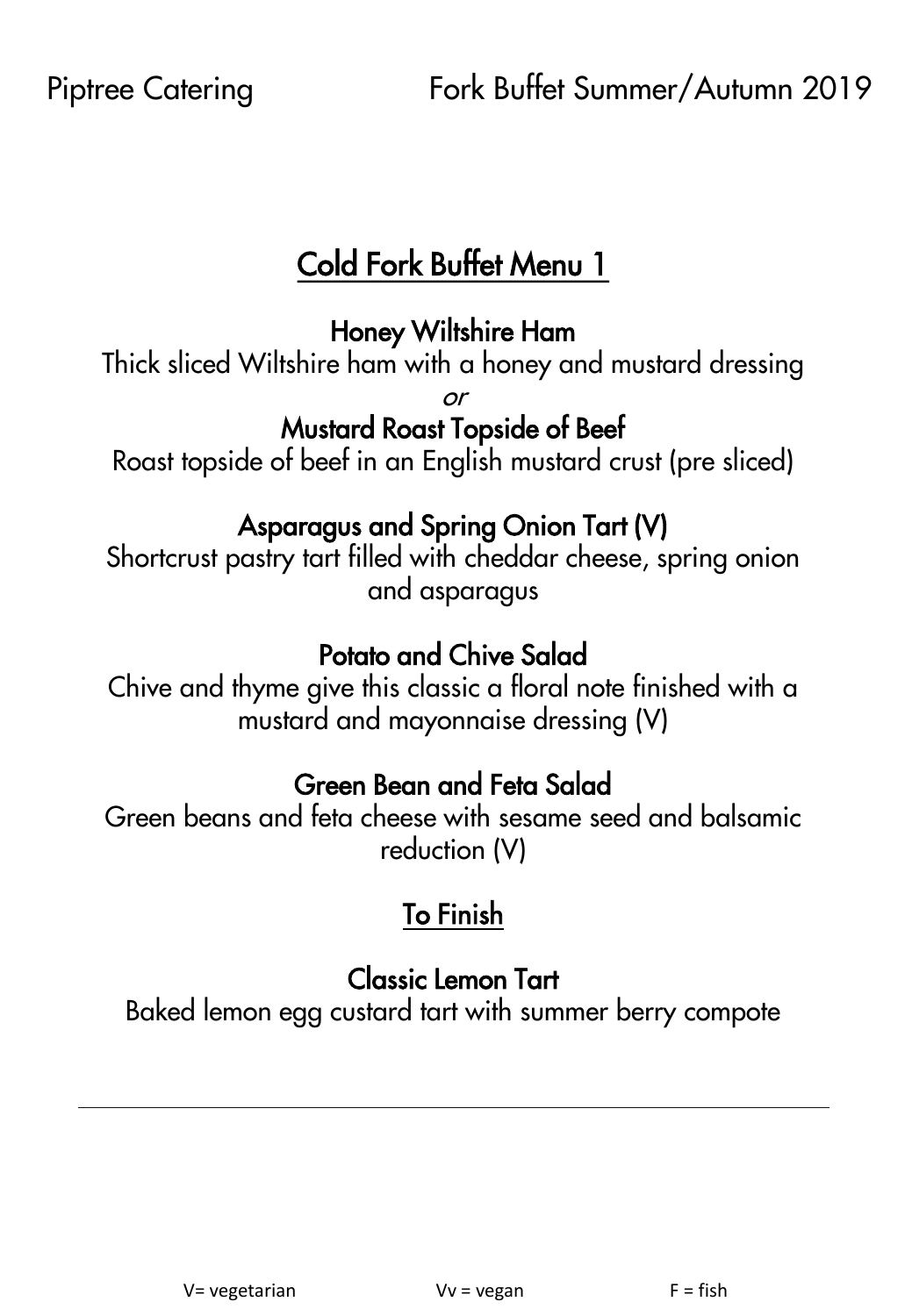## Cold Fork Buffet Menu 2

Chicken and Chorizo

Roast chicken breast and chorizo with roasted tomato and roasted red peppers

#### Salmon with Preserved Lemon

Salmon fillets with a fresh herb, yogurt and preserved lemon sauce

#### Harissa Cous Cous

Cous cous with roasted Mediterranean vegetables and harissa

### Courgette and Artichoke Salad

Courgette and artichoke with mint, lemon and olive oil (Vv)

Bread and Butter Selection

## To Finish

### Fig and honey cheesecake

Vanilla cheesecake with fresh fig, honey and coconut shavings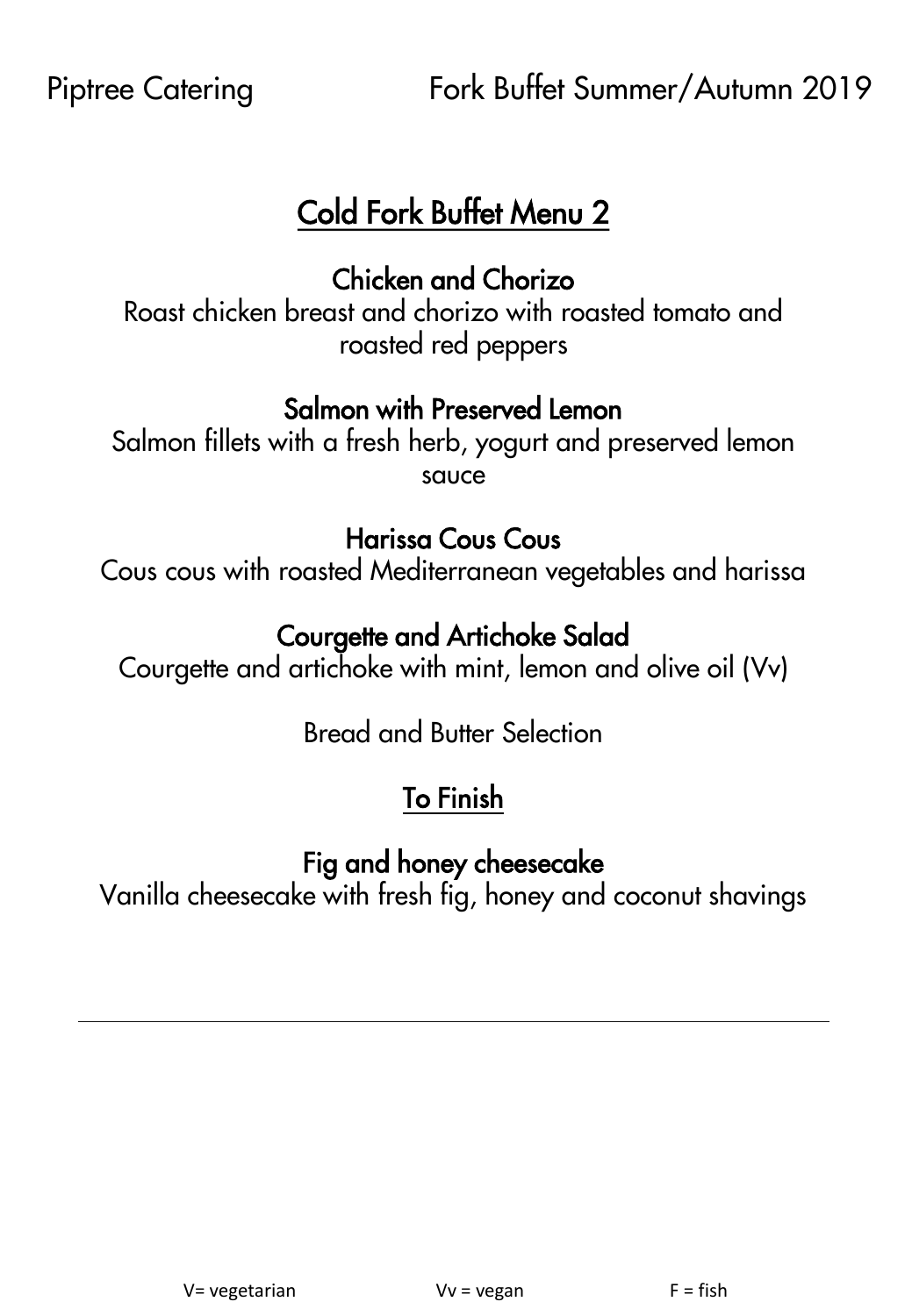## Cold Fork Buffet Menu 3

#### Meze

## Chicken Shish

Chicken thigh skewers in an oregano, lemon and rapeseed oil marinade

## Vegetable Moussaka

Layers of roasted aubergine, courgette, tomato, peppers and oregano topped with béchamel (V)

#### Hummus

Blended chickpeas with tahini, olive oil and fresh lemon (V)

## Classic Greek Salad

Black olives, tomato, peppers, red onion and feta cheese with an olive oil and red wine vinegar dressing (V)

## Flat breads

## To Finish

## Summer Berry Mess

Mixed summer berries with crushed meringue, cream and berry compote (V)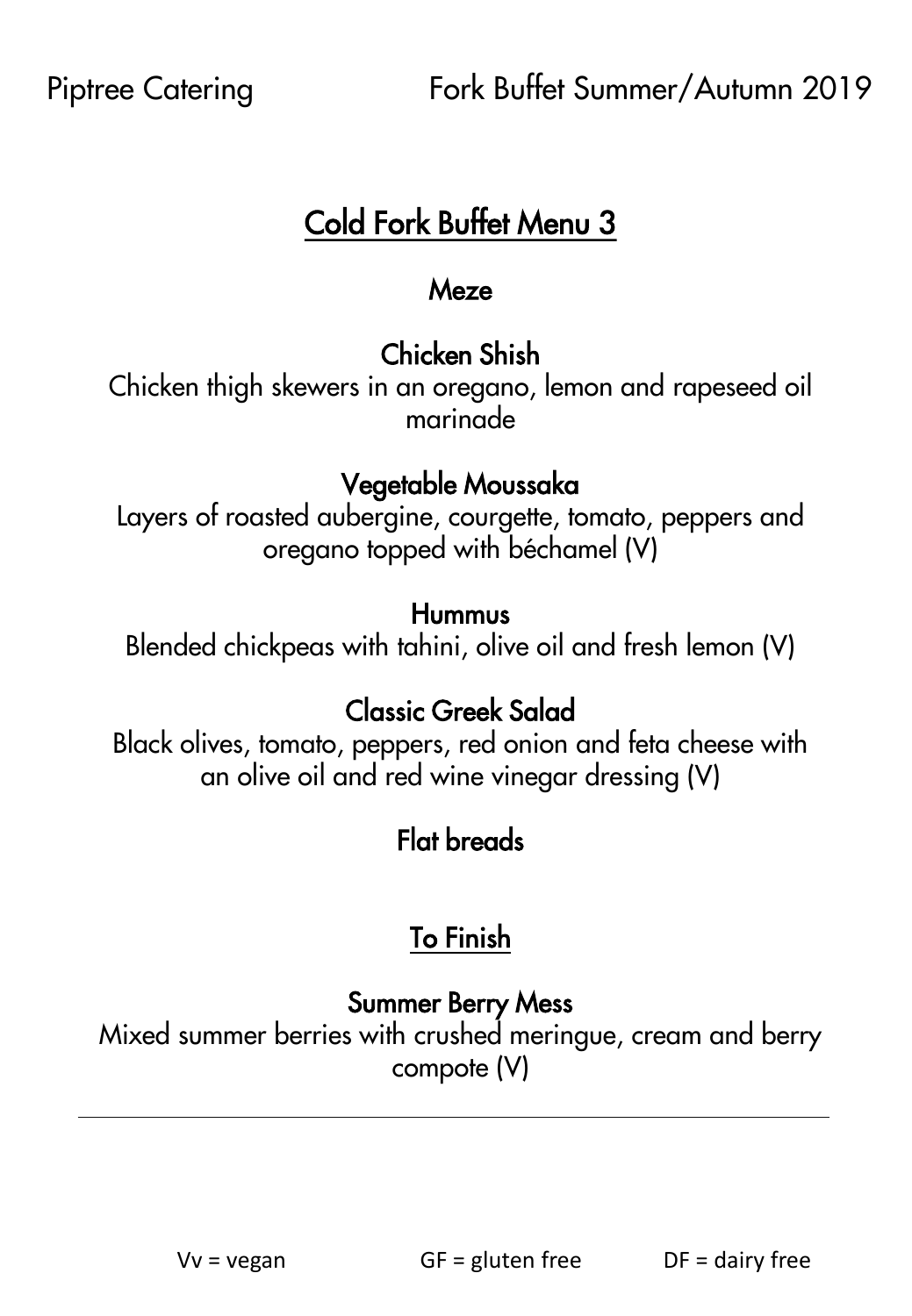## Grazing Tables

New grazing table menu coming soon!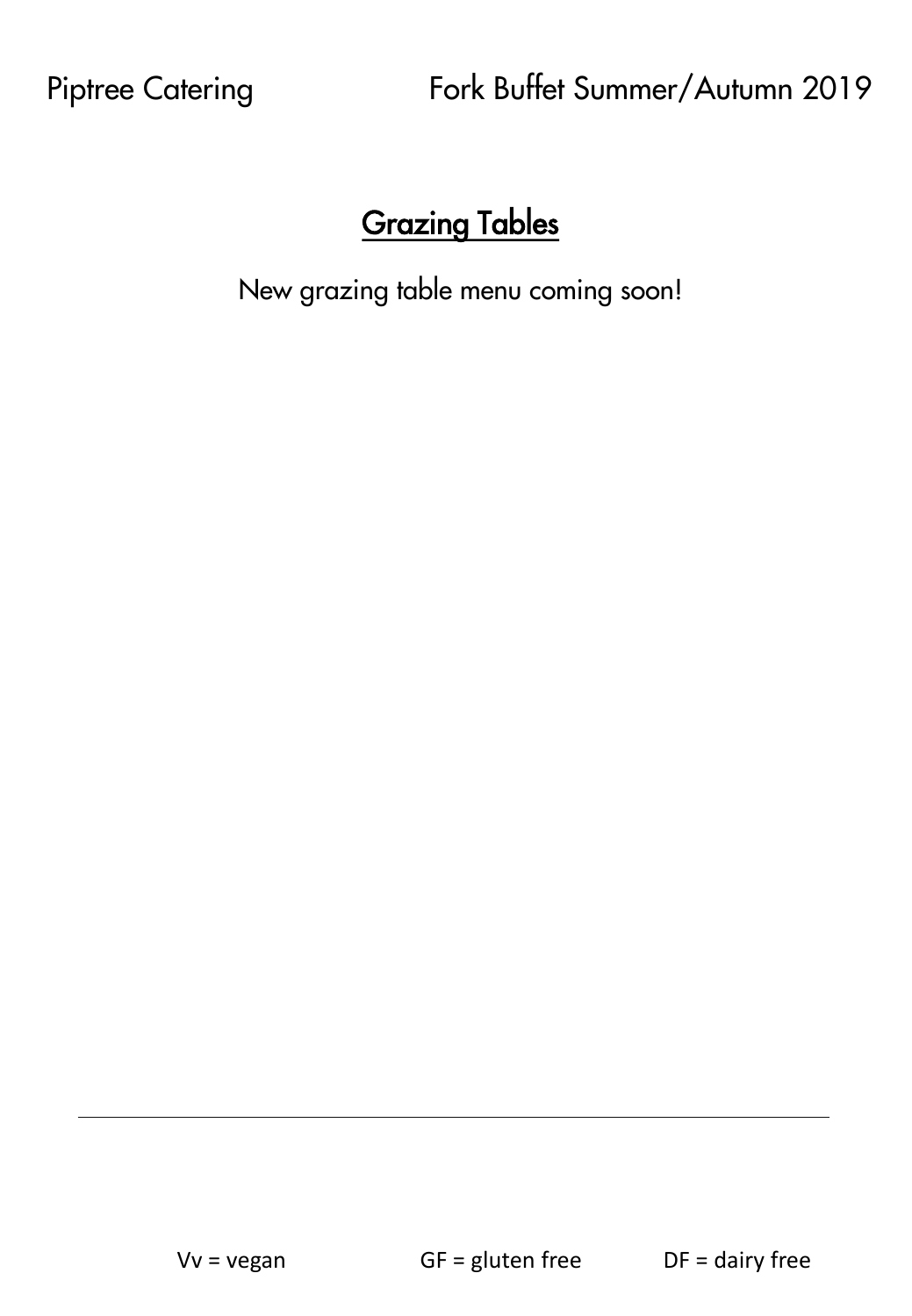# Information and Pricing

Our buffets include Piptree waiting staff to help serve your guests and clear up after your event.

Or you can simply have your food delivered and set up by a member of our team who will then return later to collect our equipment.

All buffets include high quality biodegradable plate, napkins and cutlery.

If you prefer to have china, silver cutlery and linen, please speak to us about our hire service.

Please feel free to swap items on our buffet menus and if you can't see exactly what you are looking for, please speak to a member of our team about creating a bespoke menu specifically for your event.

If your place of work or venue requires daily, weekly or monthly catering, please speak to us about how we can help.

All of our buffets are charged at £20+VAT PP